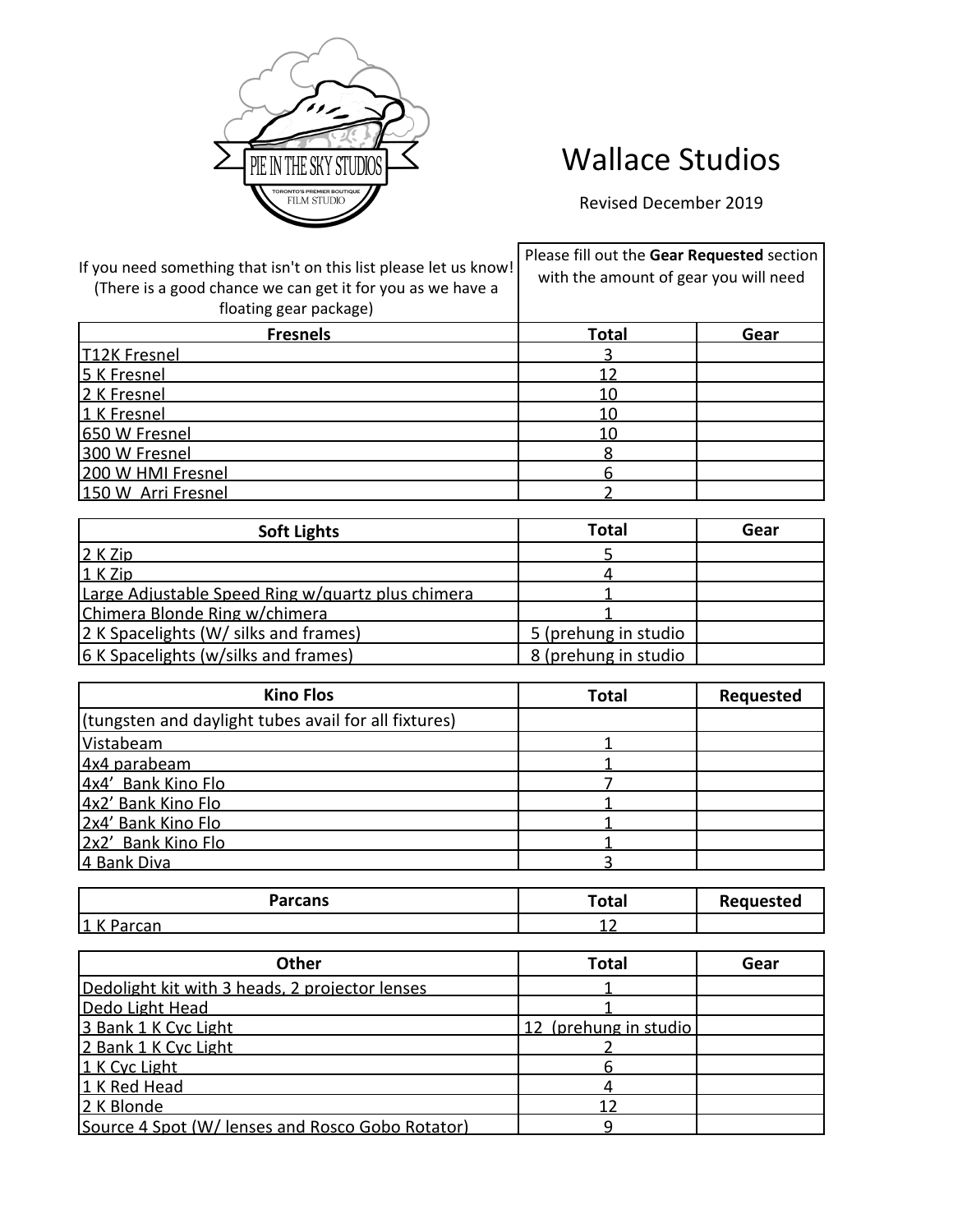| Single Broad 1K                    |  |
|------------------------------------|--|
| 1.2 K HMI Complete                 |  |
| 200 Watt HMI Complete              |  |
| 2 Light LED Brick Light Kit        |  |
| 2 Ballast Phosphorescent Panel Kit |  |
| Altman Short Throw Follow Spot     |  |

| <b>Cable/Distribution</b> | Total | Gear |
|---------------------------|-------|------|
| 4 AW Distribution Box     |       |      |
| Soca Box                  |       |      |
| 3/20 Amp Box              |       |      |
| GFCI 3/20 Amp Box         |       |      |

| Dimmers/Control                           | <b>Total</b>              | Gear |
|-------------------------------------------|---------------------------|------|
| 24 Channel 2.4 Kw Cd80 Packs              | ζ<br>(rigged in studio 4) |      |
| 2 K Variac Dimmer                         |                           |      |
| 1 K Variac Dimmer                         |                           |      |
| 15 Amp Flicker Generator                  |                           |      |
| <b>Household Dimmers</b>                  |                           |      |
| 48 Channel Express Dimmer Board           | (in use in studio 4)      |      |
| 24 Channel Chauvet Dimmer Board           |                           |      |
| Magic Gadget 3 Ch. Shadow Maker (W/ Case) |                           |      |
| Tee Tower                                 |                           |      |
| 5 Seaway Wire 50'                         | 6                         |      |
| 5 Seaway Wire 25'                         |                           |      |
| 5 Wire #2 Jumper                          | 3 (in use on dimmer       |      |
| 3 Pin Joy 50'                             |                           |      |
| 3 Pin Joy 25'                             | 6                         |      |
| AC 50'                                    | 12                        |      |
| AC 25'                                    | 35                        |      |
| SocaPex 50' Ext                           | 15 (in use in studio 4,   |      |
| SocaPex 25' Ext                           | 5 (in use in studio 4)    |      |
| Male U-Ground Splav                       | 8 (in use in studio 4)    |      |
| Female U-Ground Splay                     | 10 (in use in studio 4)   |      |
| <b>Tapping Tees</b>                       | 20                        |      |
| <b>Parallel Tees</b>                      |                           |      |
| T Caps                                    | 35                        |      |
| <b>Cable Mats</b>                         |                           |      |

| <b>Stands</b>                   | <b>Total</b> | Gear |
|---------------------------------|--------------|------|
| Manfrotto Double Wind Up Stand  |              |      |
| Manfrotto Single Wind Up Stand  |              |      |
| <b>T12 Crankovator Stand</b>    |              |      |
| 5 K Triple Riser                |              |      |
| 2 K Combi 2 Riser Stand         |              |      |
| 2 K Roller Stand                | 10           |      |
| 2 K Low Bow Roller              |              |      |
| <b>Runway Base Stand</b>        |              |      |
| 750 Double Roller Stand         |              |      |
| 750 Triple Riser                |              |      |
| 750 Lightweight Stand           |              |      |
| Avenger Lightweight Photo Stand |              |      |
| <b>Sky High Stand</b>           |              |      |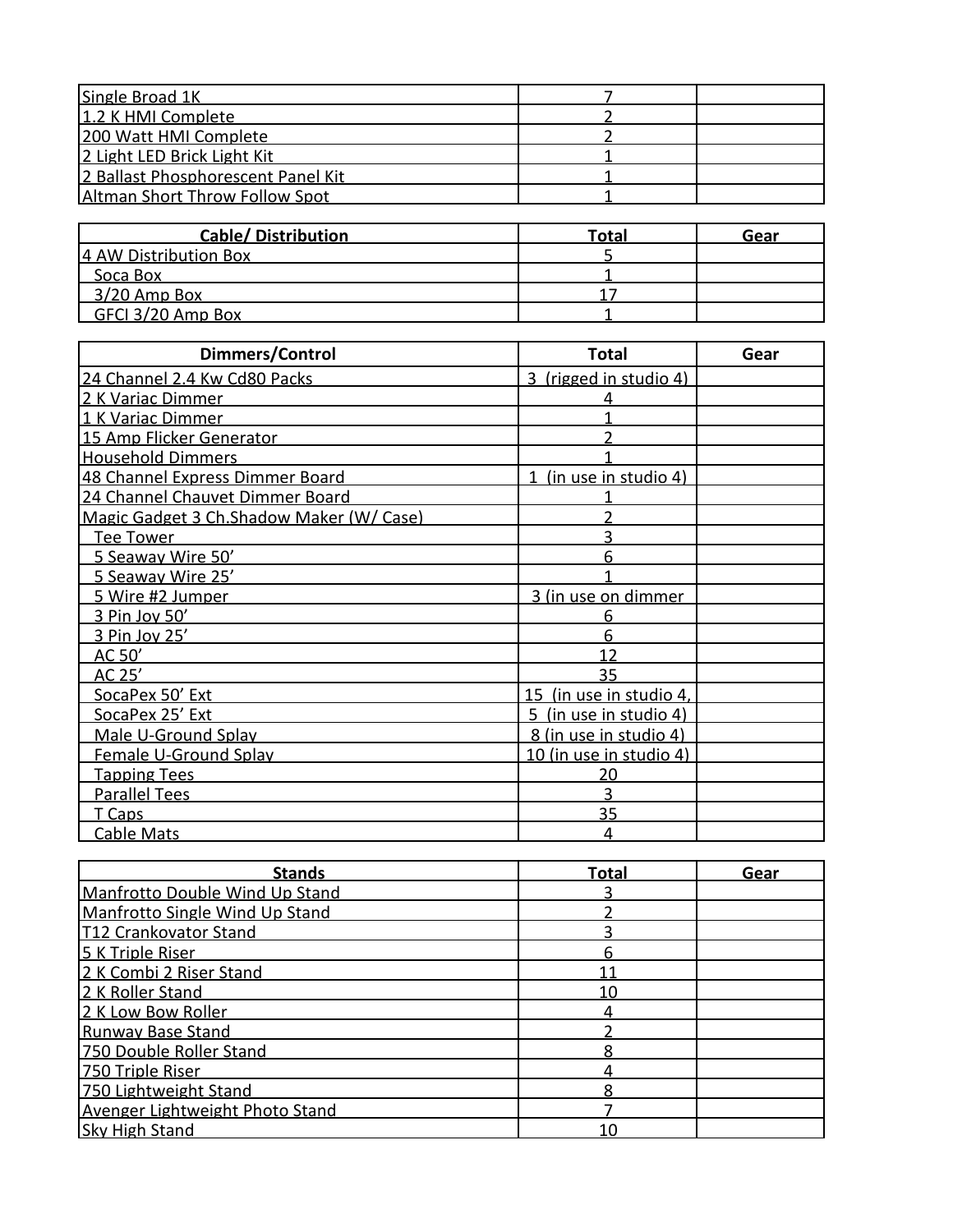| 40" Grip stand (Complete) |  |
|---------------------------|--|
| 20" Grip Stand (Complete) |  |
| <b>Extra Grip Heads</b>   |  |
| Extra 40" Arms            |  |
| Extra 20" Arms            |  |

| Ladders                       | Total | Gear |
|-------------------------------|-------|------|
| 12' A Frame Double Sided      |       |      |
| 10'A Frame Double Sided       |       |      |
| 8' A Frame Double Sided       |       |      |
| 6' A Frame Double Sided       |       |      |
| 6' A Frame single sided       |       |      |
| 24' Aluminum Extension        |       |      |
| <b>Hydraulic Scissor Lift</b> |       |      |

| <b>Dollies</b>          | <b>Total</b> | Gear |
|-------------------------|--------------|------|
| <b>Western Dolly</b>    |              |      |
| Doorway Dolly           |              |      |
| Speed wheels (Set of 4) |              |      |
| Film Air Starter Track  |              |      |
| Film Air 10" Track      |              |      |
| Film Air 8" Track       |              |      |
| Film Air 6" Track       |              |      |

| <b>Grip Equipment (Flags, Bounces, and Frames)</b> | <b>Total</b> | Gear |
|----------------------------------------------------|--------------|------|
| 6'x 6' Double                                      |              |      |
| 6'x 6' Single                                      |              |      |
| 6'x 6' Frame                                       |              |      |
| 6'x 6' Solid                                       |              |      |
| $6'$ x 6' Silk                                     |              |      |
| 6'x 6' Micro Silver                                |              |      |
| 6'x 6' B7W Grifflon                                |              |      |
| 8' x 8' Double                                     |              |      |
| 8' x 8' Single                                     |              |      |
| 8' x 8' Frame                                      |              |      |
| 8' x 8' Solid                                      |              |      |
| 8' x 8' Silk                                       |              |      |
| 8' x 8' Micro Silver Bounce                        |              |      |
| 8' x 8' Claycote                                   |              |      |
| 8' x 8' Light Grid                                 |              |      |
| 8' x 8' 1/4 Grid                                   |              |      |
| 8' x 8' Full Grid                                  |              |      |
| 12' x 12' Double                                   |              |      |
| 12' x 12' Single                                   |              |      |
| 12' x 12' Frame                                    |              |      |
| 12' x 12' Solid                                    |              |      |
| 12' x 12' Silk                                     |              |      |
| 12' x 12' Micro Silver Bounce                      |              |      |
| 12' x 12' 1/4 Grid                                 |              |      |
| 12' x 12' 1/2 Grid                                 |              |      |
| 12' x 12' Full Grid                                |              |      |
| 12' x 12' Clay Cote                                |              |      |
| 12' x 12' B & W Grifflon                           |              |      |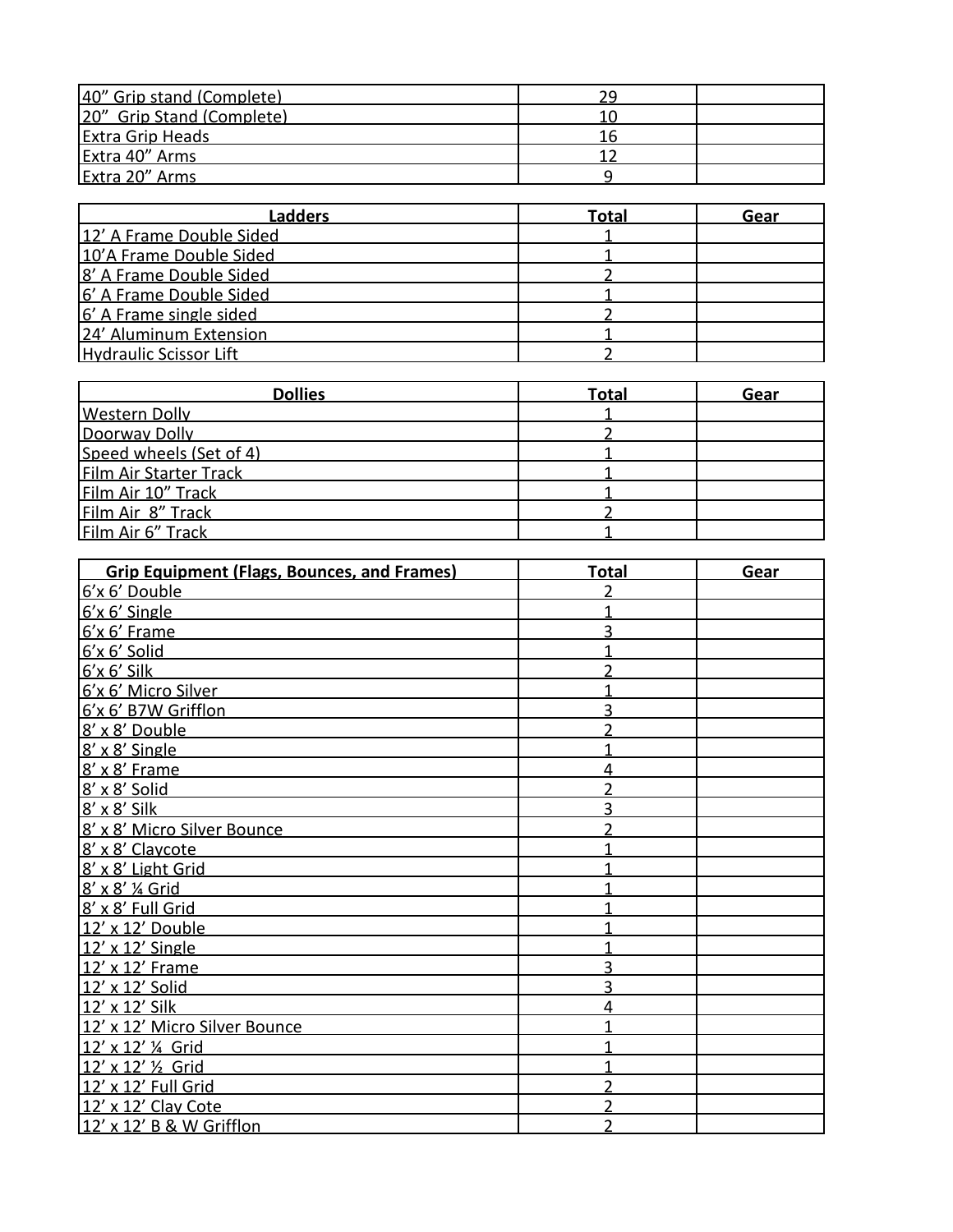| 12' x 12' White Grifflon                      |    |  |
|-----------------------------------------------|----|--|
| 20' x 20' Frame                               |    |  |
| 20' x 20' Solid                               |    |  |
| 20' x 20' 1/4 grid cloth                      |    |  |
| 20' x 20' 1/2 grid cloth                      |    |  |
| 20' x 20' full grid cloth                     |    |  |
| 20'x20' silk                                  |    |  |
| 20' x 20' Claycote                            |    |  |
| 20' x 20' Digital Green Screen                |    |  |
| 20' x 20' Black Drapes                        |    |  |
| 15' x 15' Green Screen                        |    |  |
| 6' x 8' Flexi Fill Green Screen               |    |  |
| Large Flag Box (Flags Included)               |    |  |
| Small Flag Box (Flags Included)               |    |  |
| 4' x 4' Aluminum Frames                       | 20 |  |
| 4' x 4' Solid Floppy Flags                    | 12 |  |
| $4' \times 4$ Single                          |    |  |
| 4' x 4 Double                                 | າ  |  |
| 24" x 72" Solid Floppy Flag (2 Floppy, 2 not) | 4  |  |
| Large Silk Flag                               |    |  |
| <b>Small Silk Flag</b>                        |    |  |
| Pizza Kit                                     |    |  |
| Sound Blankets                                | 15 |  |
| <b>Full Apple Boxes</b>                       | 15 |  |
| <b>Half Apple Boxes</b>                       | 23 |  |
| 1/4 Apple Boxes                               | 27 |  |
| Crate of Wedges                               | 4  |  |
| <b>Crates of Pancakes</b>                     | 6  |  |
| Crates of 2/4/6                               | 3  |  |
| <b>Quick Clips</b>                            | 24 |  |

| <b>Grip Hardware</b>               | Total                    | Gear |
|------------------------------------|--------------------------|------|
| Grid pipe assorted lengths         | 1', 2', 4', 6', 8', 12', |      |
| <b>Swivel Clamps</b>               | 20                       |      |
| Hard 90's                          | 20                       |      |
| Cardellini End Jaw Clamps          | 24                       |      |
| <b>Gaffer Grips</b>                |                          |      |
| <b>Maffer Clamps</b>               | 19                       |      |
| Magic Arm-Dbl. Maffer              |                          |      |
| <b>Key Clamps assorted</b>         | 100                      |      |
| <b>Goalpost Clamps</b>             | 10                       |      |
| <b>Scissor Clamps</b>              | 12                       |      |
| 2 K Combi Lollipop Insert Adaptors | 9                        |      |
| 2 K Side Arms                      | 6                        |      |
| 2 K Offset Side Arms               | າ                        |      |
| 750 Side Arms                      | 6                        |      |
| 750 Offset Side Arms               |                          |      |
| 2 K Boom Pole                      |                          |      |
| 750 Boom Pole                      |                          |      |
| 2 K Hangers                        | 14                       |      |
| 750 Hangers                        | 22                       |      |
| <b>Safety Chains</b>               | 25                       |      |
| 2 K Baseplate                      | հ                        |      |